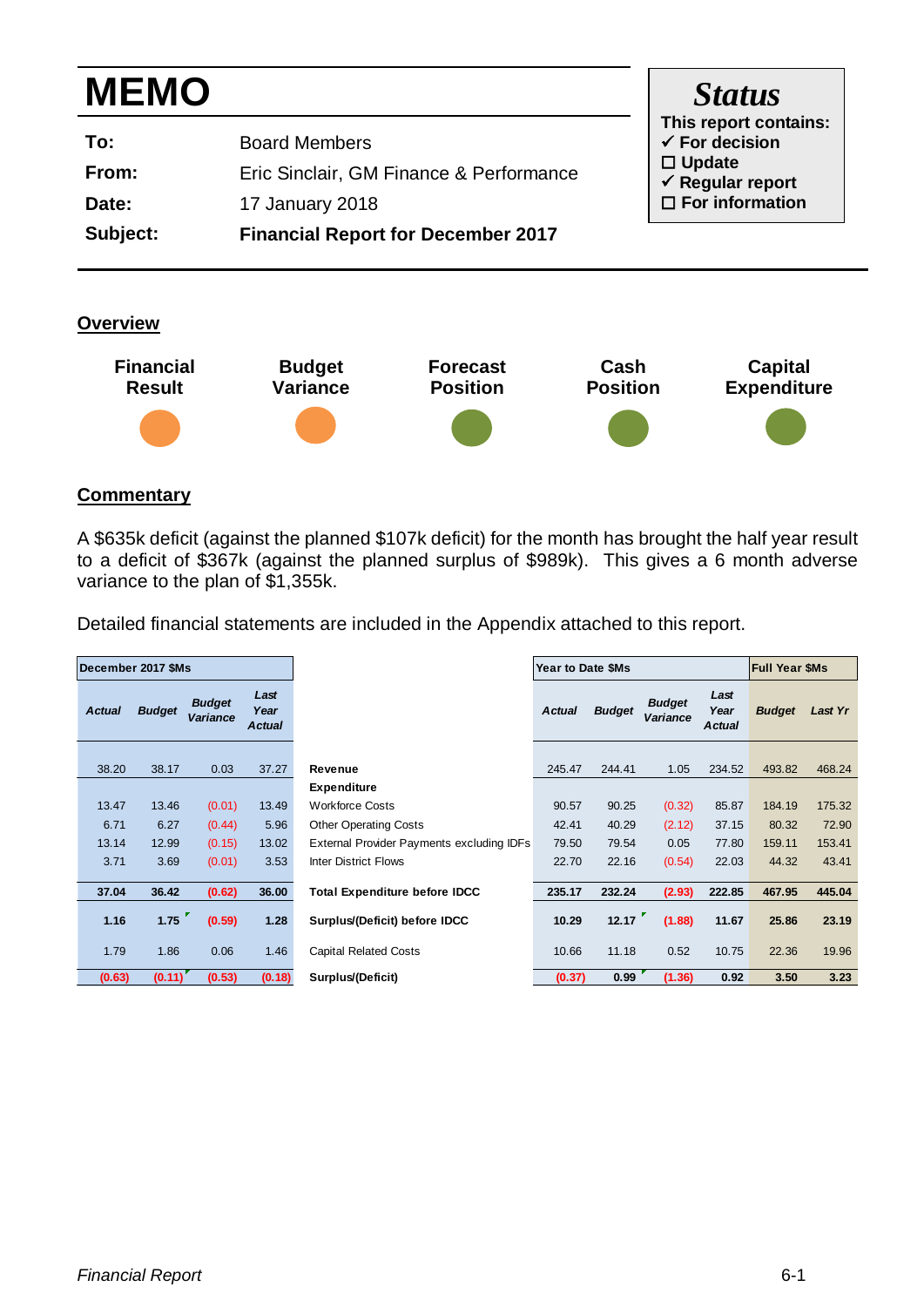

### **Key messages for the month**

- The key areas that place pressure on achievement against the budgeted results, and for which we continue to monitor closely, are the workforce costs, pharmaceuticals both within the hospital and in the community), patient transfers (road and air), outsourced radiology and clinical supplies. All these areas contributed to the adverse result in December.
- Inter district flows (IDFs) continue to be monitored closely and we are aware that coding in a couple of our tertiary serving DHBs is running behind and the official MOH results are therefore showing a more favourable position than the true position. At this point we have kept the IDF position on budget. I have included a graph that shows the pattern of IDF inpatient flows (from the formal MOH advice) across the last four fiscal years and the current year position.

#### **Crown Funding Agreement 18th Omnibus Variation**

We received a CFA variation covering three items that required signing prior to Christmas. Of the three items the third (as noted below) exceeded the delegation of the Chief Executive. In consultation with the Chair and Deputy Chair the Variation was signed by the Chair and agreed that I would note this and request the endorsement of the Board at its next meeting in January.

The three items are all revenue for NMH as follows:

- 1. Regional Service Component of the National Sudden Unexpected Death of an Infant (SUDI) Prevention Programme. This equates to \$197k over a 2.5 year period and is a new initiative for NMH to undertake SUDI initiatives (including a regional coordination function).
- 2. A 1.5% price increase in the funding for Disability Support Services totalling \$1.4M for the financial year.
- 3. Funding totalling \$8.77M for the Electives and Ambulatory Initiative. This funds and provides the details of the expectations around surgical discharges, first specialist assessments, non-admitted procedures, etc.

Eric Sinclair **GM Finance and Performance**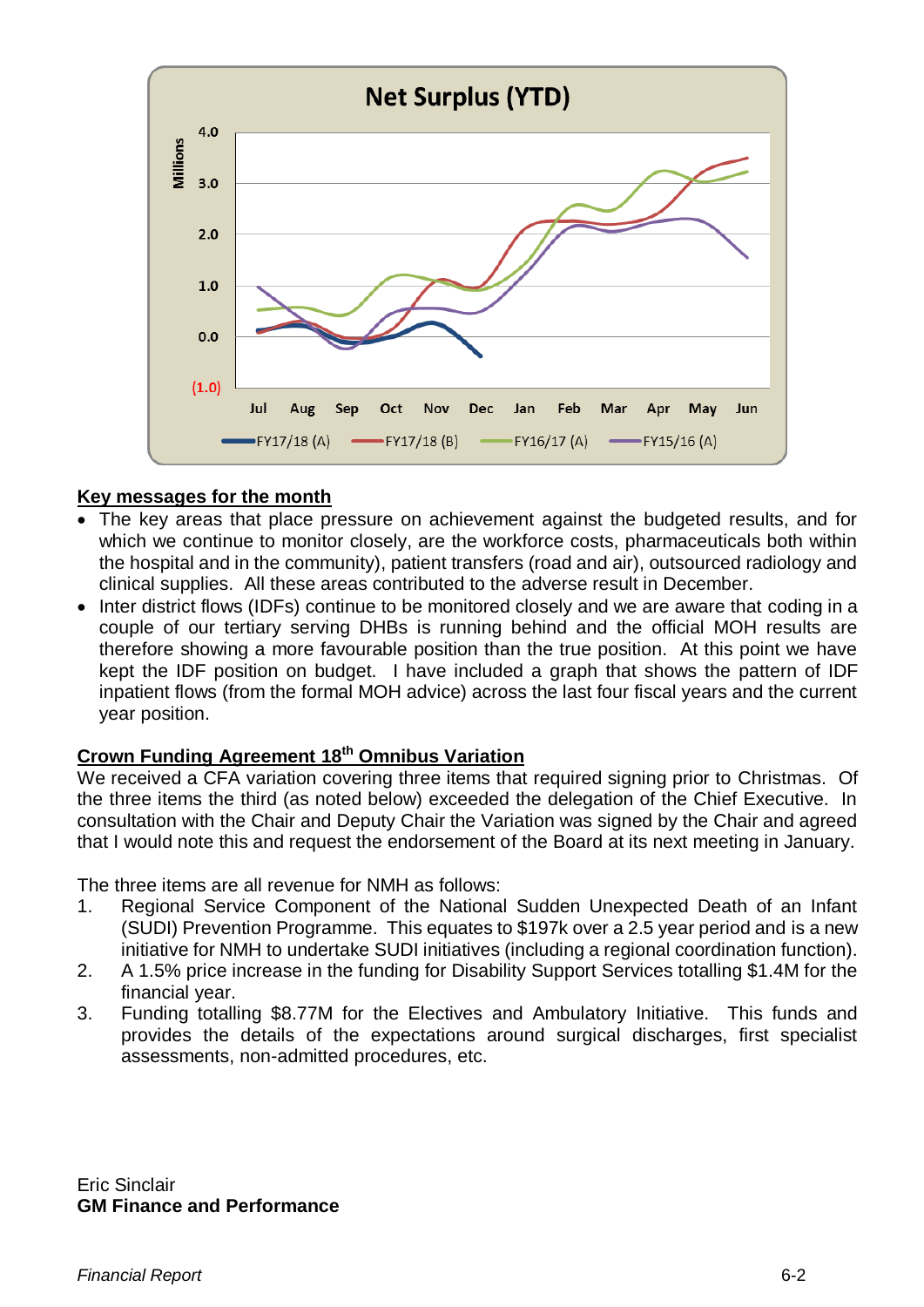### **RECOMMENDATIONS:**

### **THAT THE BOARD:**

- **1 RECEIVES THE FINANCIAL REPORT**
- **2 ENDORSES THE CROWN FUNDING AGREEMENT 18TH OMNIBUS VARIATION SIGNED BY THE CHAIR IN DECEMBER 2017.**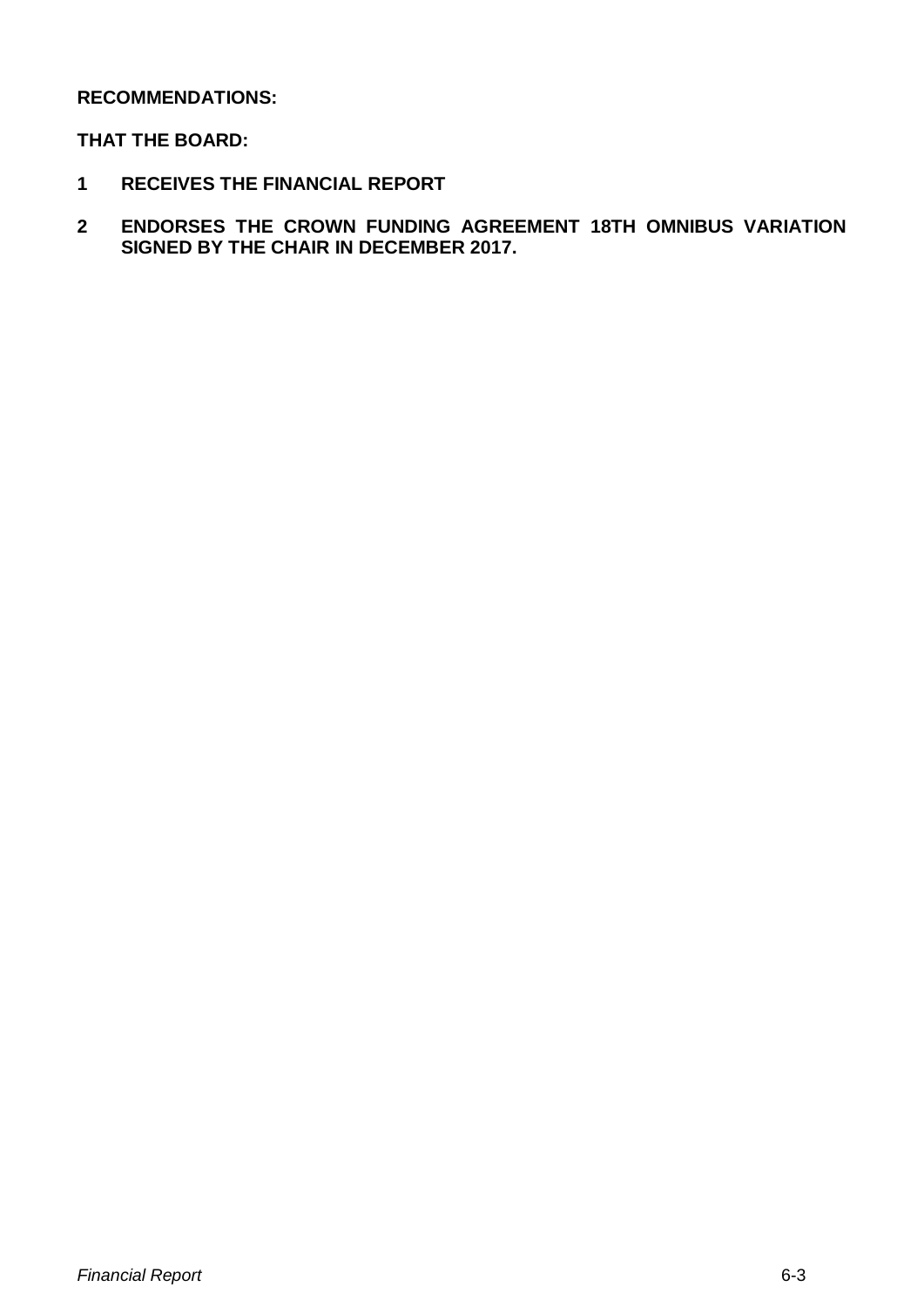# *Statement of Financial Performance*

| Last<br>Last<br><b>Budget</b><br><b>Budget</b><br><b>Actual</b><br><b>Budget</b><br>Year<br><b>Actual</b><br><b>Budget</b><br>Year<br><b>Budget</b><br>Variance<br>Variance<br><b>Actual</b><br><b>Actual</b><br>Revenue<br>34,181<br>33,418<br>209,881<br>442,001<br>34,287<br>106<br>MOH devolved funding<br>219,737<br>218,501<br>1,236<br>1,671<br>1,734<br>1,599<br>MOH non-devolved funding<br>(310)<br>(63)<br>11,438<br>11,748<br>10,780<br>23,530<br>1,119<br>1,285<br>1,242<br>7,994<br>8,021<br>16,007<br>(166)<br>Other government & DHBs<br>(27)<br>7,780<br>967<br>151<br>1,014<br>153<br>6,077<br>1,118<br>Other income<br>6,297<br>6,144<br>12,278<br>38,195<br>37,273<br>244,413<br>1,053<br>234,518<br>38,167<br>28<br><b>Total Revenue</b><br>245,466<br>493,817<br><b>Expenditure</b><br>231<br>815<br>13,129<br>13,359<br>13,058<br><b>Employed Workforce</b><br>88,781<br>89,596<br>83,862<br>182,887<br>102<br><b>Outsourced Workforce</b><br>2,004<br>1,306<br>345<br>(243)<br>429<br>1,788<br>654<br>(1, 134)<br>13,474<br>13,461<br>13,487<br>85,866<br>184,193<br>(12)<br><b>Total Workforce</b><br>90,569<br>90,250<br>(319)<br>1,310<br>7,972<br>1,374<br>(64)<br>1,050<br><b>Outsourced Services</b><br>8,031<br>(59)<br>5,537<br>15,875<br>2,852<br>2,613<br>2,806<br>16,851<br>(1,670)<br>(238)<br><b>Clinical Supplies</b><br>18,521<br>17,557<br>34,028<br>2,488<br>2,346<br>2,107<br>(143)<br>Non-Clinical Supplies<br>15,858<br>15,467<br>(391)<br>14,058<br>30,421<br>13,143<br>12,994<br>(149)<br>13,017<br><b>External Provider Payments excluding IDFs</b><br>79,496<br>79,543<br>46<br>77,800<br>159,115<br>3,706<br>3,693<br>(13)<br>3,528<br><b>Inter District Flows</b><br>22,699<br>22,161<br>(538)<br>22,027<br>44,321<br>37,036<br>36,417<br>35,996<br><b>Total Expenditure before IDCC</b><br>235,175<br>232,243<br>(2,932)<br>222,845<br>(619)<br>467,953<br>1,159<br>1,750<br>(590)<br>1,277<br>Surplus/(Deficit) before IDCC<br>10,292<br>12,171<br>(1, 879)<br>11,673<br>25,864<br>126<br>14<br>19<br>6<br>232<br>175<br>(49)<br>1,432<br>252<br><b>Interest Expense</b><br>998<br>59<br>5,791<br>6,378<br>588<br>12,757<br>1,058<br>1,059<br>Depreciation<br>5,878<br>782<br>780<br>(3)<br>166<br>Capital Charge<br>4,693<br>4,677<br>(15)<br>3,441<br>9,355<br>1,794<br>62<br><b>Total IDCC</b><br>524<br>22,364<br>1,857<br>1,456<br>10,658<br>11,182<br>10,752<br>(635)<br>(107)<br>(528)<br>(179)<br>Surplus/(Deficit) after IDCC<br>989<br>(1, 355)<br>921<br>(367)<br>3,500<br>(1, 376)<br>964<br>(1, 314)<br>(62)<br>(868)<br>Funder<br>4,926<br>3,962<br>1,090<br>12,895<br>54<br>58<br>(4)<br>50<br>316<br>194<br>121<br>355<br>Governance<br>(19)<br>687<br>640<br>Provider<br>1,150<br>(463)<br>(5,609)<br>(3, 168)<br>(151)<br>(9,749)<br>(2, 441)<br>Surplus/(Deficit)<br>921<br>3,500<br>(635)<br>(107)<br>(528)<br>(179)<br>(367)<br>989<br>(1, 355) | <b>December 2017 \$000s</b> |  |  | <b>Year to Date \$000s</b> |  |  | Full Year \$000s |  |          |
|--------------------------------------------------------------------------------------------------------------------------------------------------------------------------------------------------------------------------------------------------------------------------------------------------------------------------------------------------------------------------------------------------------------------------------------------------------------------------------------------------------------------------------------------------------------------------------------------------------------------------------------------------------------------------------------------------------------------------------------------------------------------------------------------------------------------------------------------------------------------------------------------------------------------------------------------------------------------------------------------------------------------------------------------------------------------------------------------------------------------------------------------------------------------------------------------------------------------------------------------------------------------------------------------------------------------------------------------------------------------------------------------------------------------------------------------------------------------------------------------------------------------------------------------------------------------------------------------------------------------------------------------------------------------------------------------------------------------------------------------------------------------------------------------------------------------------------------------------------------------------------------------------------------------------------------------------------------------------------------------------------------------------------------------------------------------------------------------------------------------------------------------------------------------------------------------------------------------------------------------------------------------------------------------------------------------------------------------------------------------------------------------------------------------------------------------------------------------------------------------------------------------------------------------------------------------------------------------------------------------------------------------------------------------------------------------------------------------------------------------------------------------------------------------------------------------------------------------------------------------------------------------------------------------------|-----------------------------|--|--|----------------------------|--|--|------------------|--|----------|
|                                                                                                                                                                                                                                                                                                                                                                                                                                                                                                                                                                                                                                                                                                                                                                                                                                                                                                                                                                                                                                                                                                                                                                                                                                                                                                                                                                                                                                                                                                                                                                                                                                                                                                                                                                                                                                                                                                                                                                                                                                                                                                                                                                                                                                                                                                                                                                                                                                                                                                                                                                                                                                                                                                                                                                                                                                                                                                                          |                             |  |  |                            |  |  |                  |  | Last Yr  |
|                                                                                                                                                                                                                                                                                                                                                                                                                                                                                                                                                                                                                                                                                                                                                                                                                                                                                                                                                                                                                                                                                                                                                                                                                                                                                                                                                                                                                                                                                                                                                                                                                                                                                                                                                                                                                                                                                                                                                                                                                                                                                                                                                                                                                                                                                                                                                                                                                                                                                                                                                                                                                                                                                                                                                                                                                                                                                                                          |                             |  |  |                            |  |  |                  |  |          |
|                                                                                                                                                                                                                                                                                                                                                                                                                                                                                                                                                                                                                                                                                                                                                                                                                                                                                                                                                                                                                                                                                                                                                                                                                                                                                                                                                                                                                                                                                                                                                                                                                                                                                                                                                                                                                                                                                                                                                                                                                                                                                                                                                                                                                                                                                                                                                                                                                                                                                                                                                                                                                                                                                                                                                                                                                                                                                                                          |                             |  |  |                            |  |  |                  |  | 418,471  |
|                                                                                                                                                                                                                                                                                                                                                                                                                                                                                                                                                                                                                                                                                                                                                                                                                                                                                                                                                                                                                                                                                                                                                                                                                                                                                                                                                                                                                                                                                                                                                                                                                                                                                                                                                                                                                                                                                                                                                                                                                                                                                                                                                                                                                                                                                                                                                                                                                                                                                                                                                                                                                                                                                                                                                                                                                                                                                                                          |                             |  |  |                            |  |  |                  |  | 22,090   |
|                                                                                                                                                                                                                                                                                                                                                                                                                                                                                                                                                                                                                                                                                                                                                                                                                                                                                                                                                                                                                                                                                                                                                                                                                                                                                                                                                                                                                                                                                                                                                                                                                                                                                                                                                                                                                                                                                                                                                                                                                                                                                                                                                                                                                                                                                                                                                                                                                                                                                                                                                                                                                                                                                                                                                                                                                                                                                                                          |                             |  |  |                            |  |  |                  |  | 15,243   |
|                                                                                                                                                                                                                                                                                                                                                                                                                                                                                                                                                                                                                                                                                                                                                                                                                                                                                                                                                                                                                                                                                                                                                                                                                                                                                                                                                                                                                                                                                                                                                                                                                                                                                                                                                                                                                                                                                                                                                                                                                                                                                                                                                                                                                                                                                                                                                                                                                                                                                                                                                                                                                                                                                                                                                                                                                                                                                                                          |                             |  |  |                            |  |  |                  |  | 12,433   |
|                                                                                                                                                                                                                                                                                                                                                                                                                                                                                                                                                                                                                                                                                                                                                                                                                                                                                                                                                                                                                                                                                                                                                                                                                                                                                                                                                                                                                                                                                                                                                                                                                                                                                                                                                                                                                                                                                                                                                                                                                                                                                                                                                                                                                                                                                                                                                                                                                                                                                                                                                                                                                                                                                                                                                                                                                                                                                                                          |                             |  |  |                            |  |  |                  |  | 468,237  |
|                                                                                                                                                                                                                                                                                                                                                                                                                                                                                                                                                                                                                                                                                                                                                                                                                                                                                                                                                                                                                                                                                                                                                                                                                                                                                                                                                                                                                                                                                                                                                                                                                                                                                                                                                                                                                                                                                                                                                                                                                                                                                                                                                                                                                                                                                                                                                                                                                                                                                                                                                                                                                                                                                                                                                                                                                                                                                                                          |                             |  |  |                            |  |  |                  |  |          |
|                                                                                                                                                                                                                                                                                                                                                                                                                                                                                                                                                                                                                                                                                                                                                                                                                                                                                                                                                                                                                                                                                                                                                                                                                                                                                                                                                                                                                                                                                                                                                                                                                                                                                                                                                                                                                                                                                                                                                                                                                                                                                                                                                                                                                                                                                                                                                                                                                                                                                                                                                                                                                                                                                                                                                                                                                                                                                                                          |                             |  |  |                            |  |  |                  |  | 171,259  |
|                                                                                                                                                                                                                                                                                                                                                                                                                                                                                                                                                                                                                                                                                                                                                                                                                                                                                                                                                                                                                                                                                                                                                                                                                                                                                                                                                                                                                                                                                                                                                                                                                                                                                                                                                                                                                                                                                                                                                                                                                                                                                                                                                                                                                                                                                                                                                                                                                                                                                                                                                                                                                                                                                                                                                                                                                                                                                                                          |                             |  |  |                            |  |  |                  |  | 4,060    |
|                                                                                                                                                                                                                                                                                                                                                                                                                                                                                                                                                                                                                                                                                                                                                                                                                                                                                                                                                                                                                                                                                                                                                                                                                                                                                                                                                                                                                                                                                                                                                                                                                                                                                                                                                                                                                                                                                                                                                                                                                                                                                                                                                                                                                                                                                                                                                                                                                                                                                                                                                                                                                                                                                                                                                                                                                                                                                                                          |                             |  |  |                            |  |  |                  |  | 175,319  |
|                                                                                                                                                                                                                                                                                                                                                                                                                                                                                                                                                                                                                                                                                                                                                                                                                                                                                                                                                                                                                                                                                                                                                                                                                                                                                                                                                                                                                                                                                                                                                                                                                                                                                                                                                                                                                                                                                                                                                                                                                                                                                                                                                                                                                                                                                                                                                                                                                                                                                                                                                                                                                                                                                                                                                                                                                                                                                                                          |                             |  |  |                            |  |  |                  |  | 10,561   |
|                                                                                                                                                                                                                                                                                                                                                                                                                                                                                                                                                                                                                                                                                                                                                                                                                                                                                                                                                                                                                                                                                                                                                                                                                                                                                                                                                                                                                                                                                                                                                                                                                                                                                                                                                                                                                                                                                                                                                                                                                                                                                                                                                                                                                                                                                                                                                                                                                                                                                                                                                                                                                                                                                                                                                                                                                                                                                                                          |                             |  |  |                            |  |  |                  |  | 35,623   |
|                                                                                                                                                                                                                                                                                                                                                                                                                                                                                                                                                                                                                                                                                                                                                                                                                                                                                                                                                                                                                                                                                                                                                                                                                                                                                                                                                                                                                                                                                                                                                                                                                                                                                                                                                                                                                                                                                                                                                                                                                                                                                                                                                                                                                                                                                                                                                                                                                                                                                                                                                                                                                                                                                                                                                                                                                                                                                                                          |                             |  |  |                            |  |  |                  |  | 26,718   |
|                                                                                                                                                                                                                                                                                                                                                                                                                                                                                                                                                                                                                                                                                                                                                                                                                                                                                                                                                                                                                                                                                                                                                                                                                                                                                                                                                                                                                                                                                                                                                                                                                                                                                                                                                                                                                                                                                                                                                                                                                                                                                                                                                                                                                                                                                                                                                                                                                                                                                                                                                                                                                                                                                                                                                                                                                                                                                                                          |                             |  |  |                            |  |  |                  |  | 153,409  |
|                                                                                                                                                                                                                                                                                                                                                                                                                                                                                                                                                                                                                                                                                                                                                                                                                                                                                                                                                                                                                                                                                                                                                                                                                                                                                                                                                                                                                                                                                                                                                                                                                                                                                                                                                                                                                                                                                                                                                                                                                                                                                                                                                                                                                                                                                                                                                                                                                                                                                                                                                                                                                                                                                                                                                                                                                                                                                                                          |                             |  |  |                            |  |  |                  |  | 43,412   |
|                                                                                                                                                                                                                                                                                                                                                                                                                                                                                                                                                                                                                                                                                                                                                                                                                                                                                                                                                                                                                                                                                                                                                                                                                                                                                                                                                                                                                                                                                                                                                                                                                                                                                                                                                                                                                                                                                                                                                                                                                                                                                                                                                                                                                                                                                                                                                                                                                                                                                                                                                                                                                                                                                                                                                                                                                                                                                                                          |                             |  |  |                            |  |  |                  |  | 445,043  |
|                                                                                                                                                                                                                                                                                                                                                                                                                                                                                                                                                                                                                                                                                                                                                                                                                                                                                                                                                                                                                                                                                                                                                                                                                                                                                                                                                                                                                                                                                                                                                                                                                                                                                                                                                                                                                                                                                                                                                                                                                                                                                                                                                                                                                                                                                                                                                                                                                                                                                                                                                                                                                                                                                                                                                                                                                                                                                                                          |                             |  |  |                            |  |  |                  |  | 23,194   |
|                                                                                                                                                                                                                                                                                                                                                                                                                                                                                                                                                                                                                                                                                                                                                                                                                                                                                                                                                                                                                                                                                                                                                                                                                                                                                                                                                                                                                                                                                                                                                                                                                                                                                                                                                                                                                                                                                                                                                                                                                                                                                                                                                                                                                                                                                                                                                                                                                                                                                                                                                                                                                                                                                                                                                                                                                                                                                                                          |                             |  |  |                            |  |  |                  |  | 1,914    |
|                                                                                                                                                                                                                                                                                                                                                                                                                                                                                                                                                                                                                                                                                                                                                                                                                                                                                                                                                                                                                                                                                                                                                                                                                                                                                                                                                                                                                                                                                                                                                                                                                                                                                                                                                                                                                                                                                                                                                                                                                                                                                                                                                                                                                                                                                                                                                                                                                                                                                                                                                                                                                                                                                                                                                                                                                                                                                                                          |                             |  |  |                            |  |  |                  |  | 11,631   |
|                                                                                                                                                                                                                                                                                                                                                                                                                                                                                                                                                                                                                                                                                                                                                                                                                                                                                                                                                                                                                                                                                                                                                                                                                                                                                                                                                                                                                                                                                                                                                                                                                                                                                                                                                                                                                                                                                                                                                                                                                                                                                                                                                                                                                                                                                                                                                                                                                                                                                                                                                                                                                                                                                                                                                                                                                                                                                                                          |                             |  |  |                            |  |  |                  |  | 6,418    |
|                                                                                                                                                                                                                                                                                                                                                                                                                                                                                                                                                                                                                                                                                                                                                                                                                                                                                                                                                                                                                                                                                                                                                                                                                                                                                                                                                                                                                                                                                                                                                                                                                                                                                                                                                                                                                                                                                                                                                                                                                                                                                                                                                                                                                                                                                                                                                                                                                                                                                                                                                                                                                                                                                                                                                                                                                                                                                                                          |                             |  |  |                            |  |  |                  |  | 19,964   |
|                                                                                                                                                                                                                                                                                                                                                                                                                                                                                                                                                                                                                                                                                                                                                                                                                                                                                                                                                                                                                                                                                                                                                                                                                                                                                                                                                                                                                                                                                                                                                                                                                                                                                                                                                                                                                                                                                                                                                                                                                                                                                                                                                                                                                                                                                                                                                                                                                                                                                                                                                                                                                                                                                                                                                                                                                                                                                                                          |                             |  |  |                            |  |  |                  |  | 3,230    |
|                                                                                                                                                                                                                                                                                                                                                                                                                                                                                                                                                                                                                                                                                                                                                                                                                                                                                                                                                                                                                                                                                                                                                                                                                                                                                                                                                                                                                                                                                                                                                                                                                                                                                                                                                                                                                                                                                                                                                                                                                                                                                                                                                                                                                                                                                                                                                                                                                                                                                                                                                                                                                                                                                                                                                                                                                                                                                                                          |                             |  |  |                            |  |  |                  |  |          |
|                                                                                                                                                                                                                                                                                                                                                                                                                                                                                                                                                                                                                                                                                                                                                                                                                                                                                                                                                                                                                                                                                                                                                                                                                                                                                                                                                                                                                                                                                                                                                                                                                                                                                                                                                                                                                                                                                                                                                                                                                                                                                                                                                                                                                                                                                                                                                                                                                                                                                                                                                                                                                                                                                                                                                                                                                                                                                                                          |                             |  |  |                            |  |  |                  |  | 4,560    |
|                                                                                                                                                                                                                                                                                                                                                                                                                                                                                                                                                                                                                                                                                                                                                                                                                                                                                                                                                                                                                                                                                                                                                                                                                                                                                                                                                                                                                                                                                                                                                                                                                                                                                                                                                                                                                                                                                                                                                                                                                                                                                                                                                                                                                                                                                                                                                                                                                                                                                                                                                                                                                                                                                                                                                                                                                                                                                                                          |                             |  |  |                            |  |  |                  |  | (115)    |
|                                                                                                                                                                                                                                                                                                                                                                                                                                                                                                                                                                                                                                                                                                                                                                                                                                                                                                                                                                                                                                                                                                                                                                                                                                                                                                                                                                                                                                                                                                                                                                                                                                                                                                                                                                                                                                                                                                                                                                                                                                                                                                                                                                                                                                                                                                                                                                                                                                                                                                                                                                                                                                                                                                                                                                                                                                                                                                                          |                             |  |  |                            |  |  |                  |  | (1, 215) |
|                                                                                                                                                                                                                                                                                                                                                                                                                                                                                                                                                                                                                                                                                                                                                                                                                                                                                                                                                                                                                                                                                                                                                                                                                                                                                                                                                                                                                                                                                                                                                                                                                                                                                                                                                                                                                                                                                                                                                                                                                                                                                                                                                                                                                                                                                                                                                                                                                                                                                                                                                                                                                                                                                                                                                                                                                                                                                                                          |                             |  |  |                            |  |  |                  |  | 3,230    |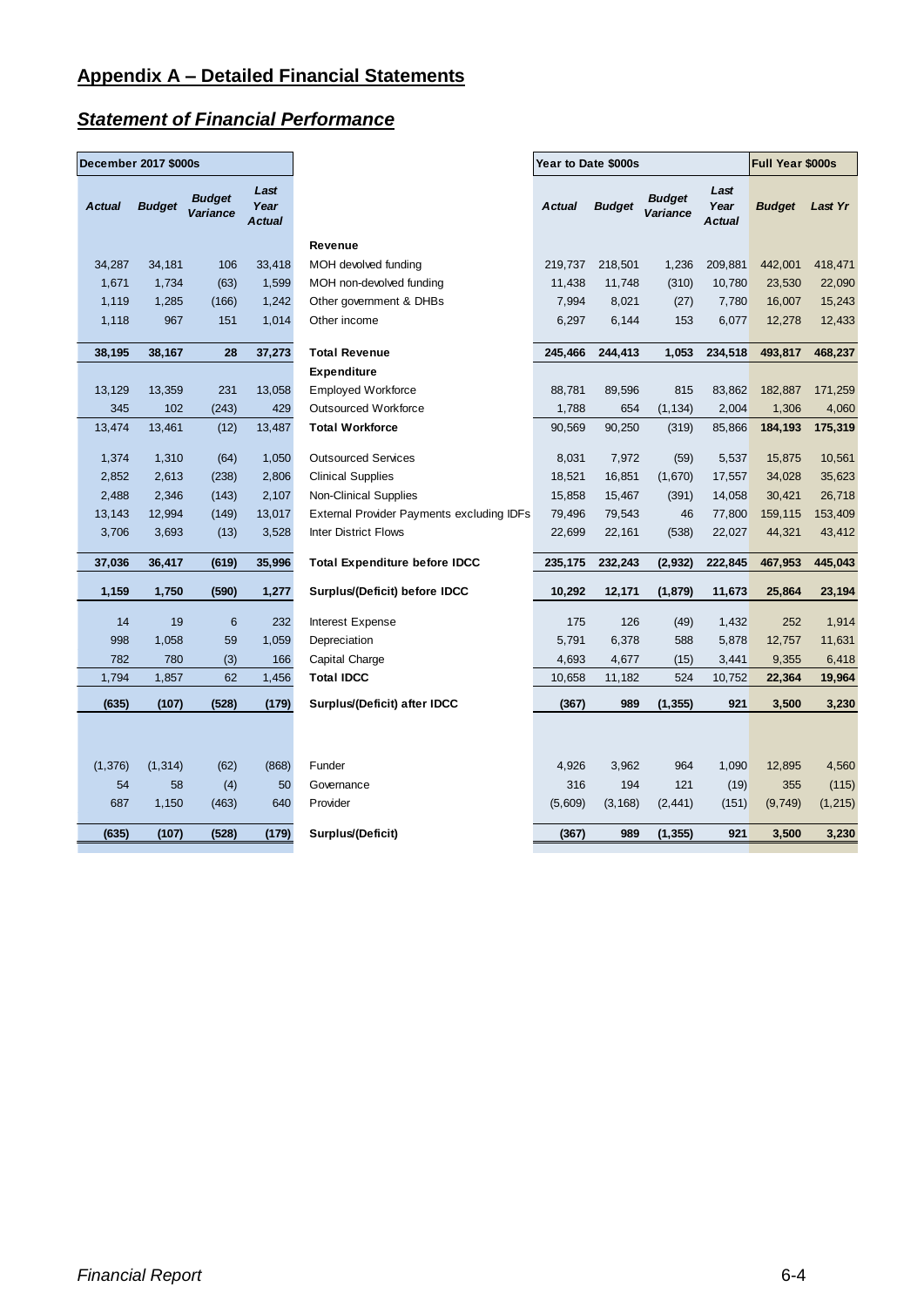## *Financial Performance by Division*

| December 2017 \$000s |               |                           |                               |  |  |  |  |  |  |
|----------------------|---------------|---------------------------|-------------------------------|--|--|--|--|--|--|
| <b>Actual</b>        | <b>Budget</b> | <b>Budget</b><br>Variance | Last<br>Year<br><b>Actual</b> |  |  |  |  |  |  |
| 35,103               | 34,974        | 130                       | 34,171                        |  |  |  |  |  |  |
| 356                  | 354           | 3                         | 354                           |  |  |  |  |  |  |
| 22,366               | 22.441        | (75)                      | 21,238                        |  |  |  |  |  |  |
| (19, 631)            | (19,601)      | (29)                      | (18, 489)                     |  |  |  |  |  |  |
| 38,195               | 38,167        | 28                        | 37,273                        |  |  |  |  |  |  |
|                      |               |                           |                               |  |  |  |  |  |  |
| 36,479               | 36,288        | (191)                     | 35,039                        |  |  |  |  |  |  |
| 303                  | 296           | (7)                       | 304                           |  |  |  |  |  |  |
| 21,679               | 21,291        | (388)                     | 20,598                        |  |  |  |  |  |  |
| (19, 631)            | (19,601)      | 29                        | (18, 489)                     |  |  |  |  |  |  |
| 38,830               | 38,274        | (556)                     | 37,452                        |  |  |  |  |  |  |
|                      |               |                           |                               |  |  |  |  |  |  |
| (1, 376)             | (1, 314)      | (62)                      | (868)                         |  |  |  |  |  |  |
| 54                   | 58            | (4)                       | 50                            |  |  |  |  |  |  |
| 687                  | 1,150         | (463)                     | 640                           |  |  |  |  |  |  |
| (635)                | (107)         | (528)                     | (179)                         |  |  |  |  |  |  |

| <b>December 2017 \$000s</b> |               |                                  |                               |                                       | Year to Date \$000s |                         |                           | <b>Full Year \$000s</b>       |                                        |          |
|-----------------------------|---------------|----------------------------------|-------------------------------|---------------------------------------|---------------------|-------------------------|---------------------------|-------------------------------|----------------------------------------|----------|
| <b>Actual</b>               | <b>Budget</b> | <b>Budget</b><br><b>Variance</b> | Last<br>Year<br><b>Actual</b> |                                       | <b>Actual</b>       | <b>Budget</b>           | <b>Budget</b><br>Variance | Last<br>Year<br><b>Actual</b> | <b>Budget</b>                          | Last Yr  |
|                             |               |                                  |                               | <b>Revenue</b>                        |                     |                         |                           |                               |                                        |          |
| 35,103                      | 34,974        | 130                              | 34,171                        | Funds                                 | 224,900             | 223,271                 | 1,630                     | 214,398                       | 451,541                                | 427,945  |
| 356                         | 354           | 3                                | 354                           | Governance and Funding Administration | 2,145               | 2,140                   | 5                         | 2,149                         | 4,281                                  | 4,270    |
| 22,366                      | 22,441        | (75)                             | 21,238                        | Provider                              | 136.199             | 136,609                 | (409)                     | 131,448                       | 273,208                                | 262,585  |
| (19, 631)                   | (19,601)      | (29)                             | (18, 489)                     | Eliminations                          |                     | $(117,778)$ $(117,606)$ | (172)                     |                               | $(113, 477)$ $(235, 212)$ $(226, 563)$ |          |
| 38,195                      | 38,167        | 28                               | 37,273                        | <b>Total Revenue</b>                  | 245.466             | 244,413                 | 1,053                     | 234,518                       | 493,817                                | 468,237  |
|                             |               |                                  |                               | <b>Expenditure</b>                    |                     |                         |                           |                               |                                        |          |
| 36,479                      | 36,288        | (191)                            | 35,039                        | Funds                                 | 219,974             | 219,308                 | (665)                     | 213,309                       | 438,646                                | 423,385  |
| 303                         | 296           | (7)                              | 304                           | Governance and Funding Administration | 1,830               | 1,946                   | 116                       | 2,167                         | 3,926                                  | 4,385    |
| 21,679                      | 21,291        | (388)                            | 20,598                        | Provider                              | 141,808             | 139,777                 | (2,032)                   | 131,598                       | 282,957                                | 263,800  |
| (19, 631)                   | (19,601)      | 29                               | (18, 489)                     | Eliminations                          | (117.778)           | (117, 606)              |                           | 172 (113,477)                 | $(235,212)$ $(226,563)$                |          |
| 38,830                      | 38,274        | (556)                            | 37,452                        | <b>Total Expenditure</b>              | 245,833             | 243,425                 | (2, 408)                  | 233,597                       | 490,317                                | 465,006  |
|                             |               |                                  |                               | <b>Net Contribution</b>               |                     |                         |                           |                               |                                        |          |
| (1, 376)                    | (1, 314)      | (62)                             | (868)                         | Funds                                 | 4,926               | 3,962                   | 964                       | 1,090                         | 12,895                                 | 4,560    |
| 54                          | 58            | (4)                              | 50                            | Governance and Funding Administration | 316                 | 194                     | 121                       | (19)                          | 355                                    | (115)    |
| 687                         | 1,150         | (463)                            | 640                           | Provider                              | (5,609)             | (3, 168)                | (2, 441)                  | (151)                         | (9,749)                                | (1, 215) |
| (635)                       | (107)         | (528)                            | (179)                         | <b>Net Surplus/(Deficit)</b>          | (367)               | 989                     | (1, 355)                  | 921                           | 3,500                                  | 3,230    |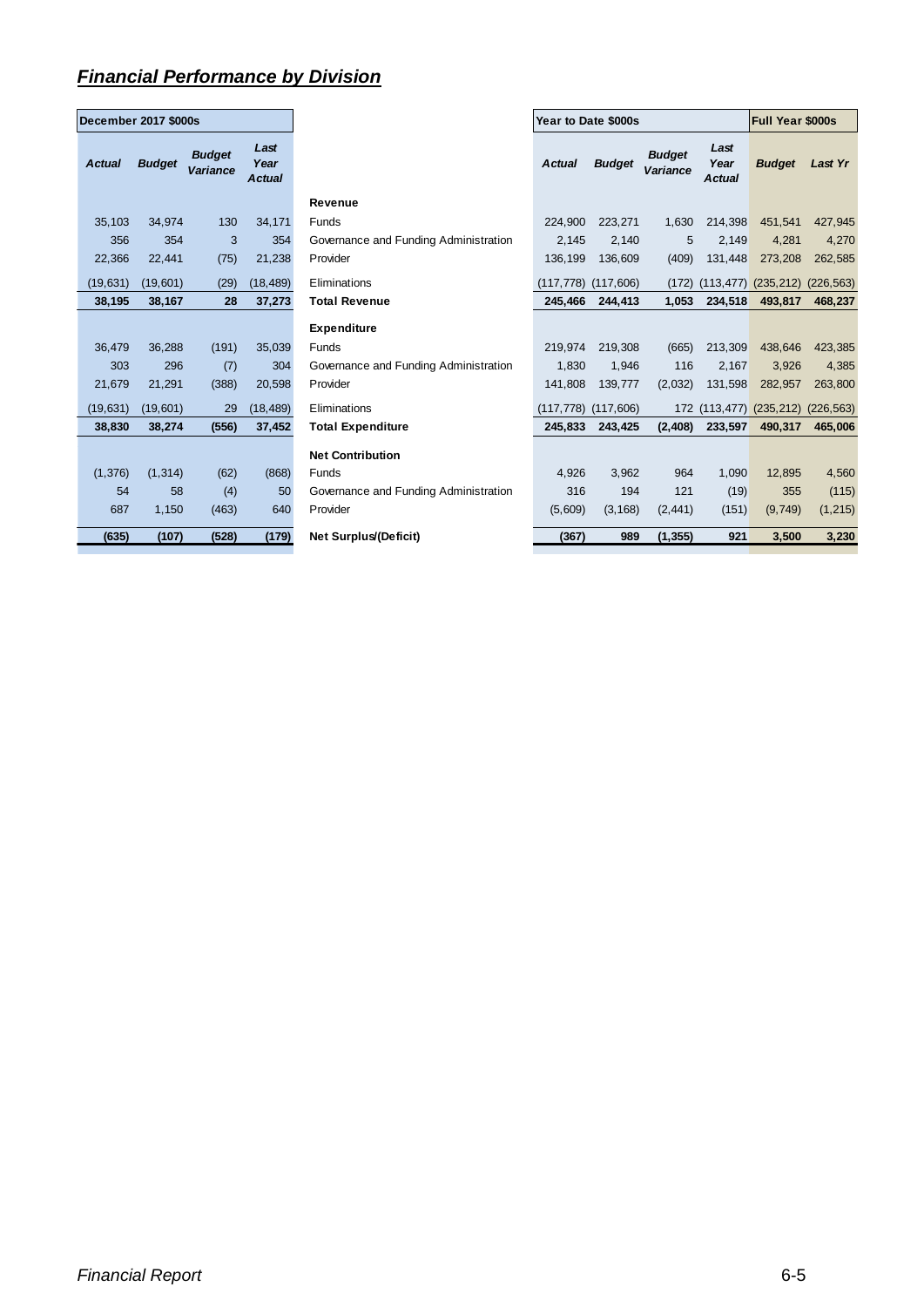# *Statement of Financial Position*

|                                 | <b>June 2017</b> | <b>Dec</b>    | <b>Dec</b>    |              | <b>Annual</b> |
|---------------------------------|------------------|---------------|---------------|--------------|---------------|
| <b>\$000s</b>                   | Actual           | <b>Actual</b> | <b>Budget</b> | Variance     | <b>Budget</b> |
| <b>Current Assets</b>           |                  |               |               |              |               |
| <b>Bank</b>                     | 21,561           | 28,008        | 25,271        | 2,737        | 30,156        |
| Deposits > 3 months             | 19,301           | 19,886        | 18,950        | 936          | 18,950        |
| Debtors & Prepayments           | 18,140           | 14,561        | 15,000        | (439)        | 15,000        |
| <b>Stock</b>                    | 2,700            | 2,752         | 2,770         | (18)         | 2,770         |
| <b>Assets Held for Sale</b>     | 465              | 465           | 191           | 274          | 465           |
| <b>Current Assets</b>           | 62,167           | 65,672        | 62,182        | 3,490        | 67,341        |
| <b>Current Liabilities</b>      |                  |               |               |              |               |
| <b>Creditors</b>                | 28,534           | 33,289        | 29,805        | (3, 484)     | 29,804        |
| <b>Employee Entitlements</b>    | 33,201           | 33,115        | 32,000        | (1, 115)     | 32,000        |
| Term Debt - Current Portion     | 477              | 482           | 500           | 18           | 500           |
| <b>Current Liabilities</b>      | 62,212           | 66,886        | 62,305        | (4, 581)     | 62,304        |
| <b>Working Capital</b>          | (46)             | (1, 214)      | (123)         | (1,091)      | 5,037         |
| <b>Non Current Assets</b>       |                  |               |               |              |               |
| Property Plant and Equipment    | 171,589          | 172,096       | 171,455       | 641          | 168,227       |
| <b>Other Non Current Assets</b> | 3,881            | 3,932         | 3,961         | (29)         | 3,998         |
| <b>Non Current Assets</b>       | 175,470          | 176,028       | 175,416       | 612          | 172,225       |
|                                 |                  |               |               |              |               |
| <b>Employee Entitlements</b>    | 9,923            | 9,923         | 10,200        | 277          | 10,200        |
| <b>Term Debt</b>                | 8,663            | 8,419         | 7,300         | (1, 119)     | 7,300         |
| <b>Non Current Liabilities</b>  | 18,586           | 18,342        | 17,500        | (842)        | 17,500        |
| <b>Net Assets</b>               | 156,838          | 156,472       | 157,793       | (1, 321)     | 159,762       |
| <b>Equity</b>                   |                  |               |               |              |               |
| Crown Equity                    | 83,015           | 83,015        | 83,014        | $\mathbf{1}$ | 82,467        |
| <b>Revaluation Reserve</b>      | 53,213           | 53,213        | 53,213        | $\mathbf 0$  | 53,213        |
| <b>Retained Earnings:</b>       |                  |               |               |              |               |
| General                         | 19,789           | 19,023        | 20,491        | (1,468)      | 23,831        |
| <b>DSS</b>                      | (52)             | 223           | 398           | (175)        | 17            |
| Mental Health                   | 873              | 998           | 677           | 321          | 234           |
| <b>Total Retained Earnings</b>  | 20,611           | 20,244        | 21,566        | (1, 322)     | 24,082        |
| <b>Total Crown Equity</b>       | 156,838          | 156,472       | 157,793       | (1, 321)     | 159,762       |